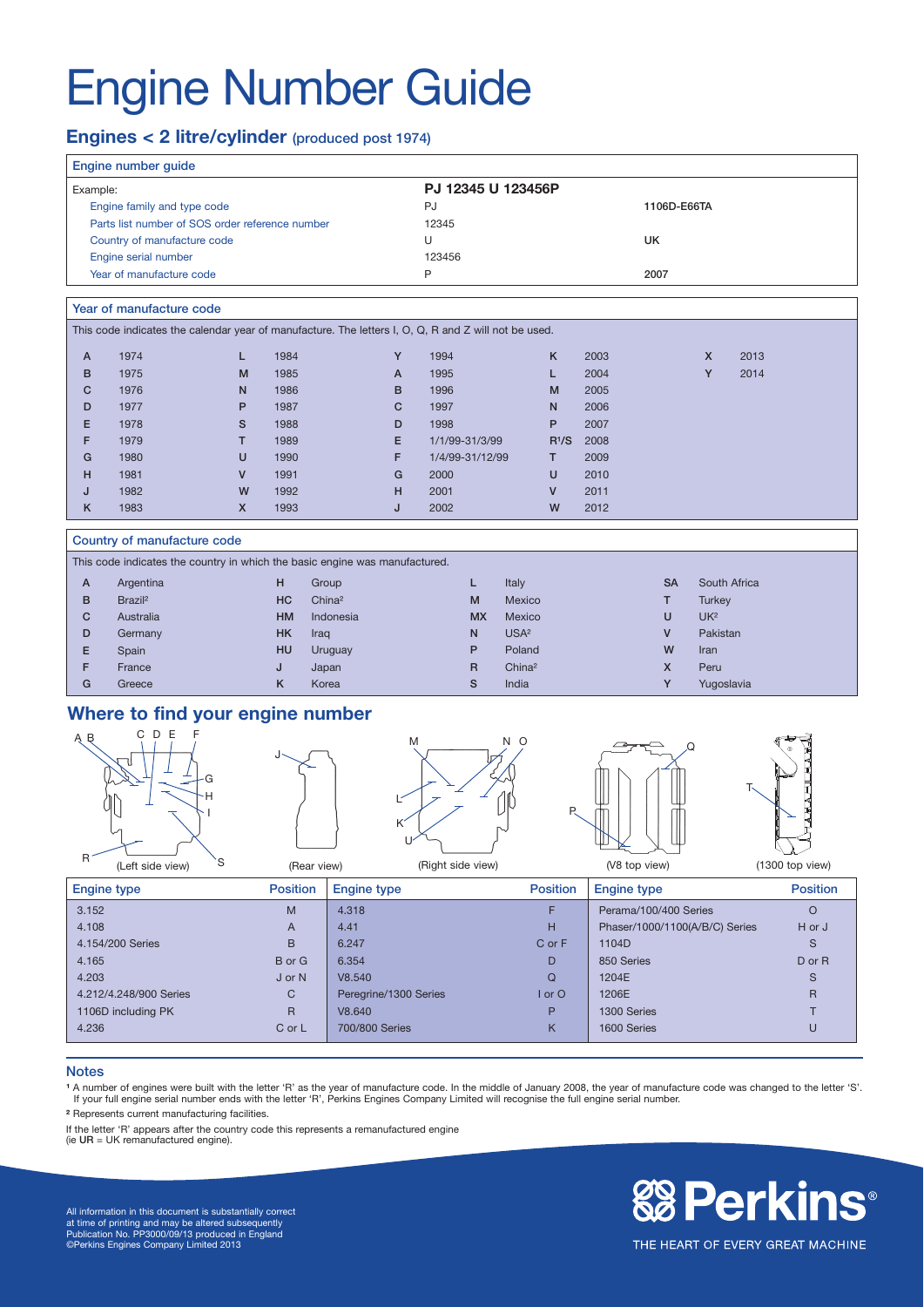|             |                                                                                                                                                                               |            | Engine family and type code - small/medium engines |           |                        |                     |                                |           |                              |           |                                         |
|-------------|-------------------------------------------------------------------------------------------------------------------------------------------------------------------------------|------------|----------------------------------------------------|-----------|------------------------|---------------------|--------------------------------|-----------|------------------------------|-----------|-----------------------------------------|
| Α           | Phaser/1004 Series                                                                                                                                                            |            | 900 Series                                         | GN        | 404D-22                | KL                  | 103.07                         |           | 1104C Range                  |           | 800D Range                              |
| AA          | 1004-4                                                                                                                                                                        | <b>CR</b>  | 903-27                                             | GP        | 404D-22T               | KN                  | 102.05                         | <b>RE</b> | 1104C-44                     | UK        | 804D-33                                 |
| AB          | 1004-4T                                                                                                                                                                       | <b>CP</b>  | 903-27                                             | GR        | 404D-22TA              | KR                  | 104.22                         | <b>RF</b> | 1104C-E44                    | UL        | 804D-33T                                |
| AC          | 1004-4T                                                                                                                                                                       | <b>CS</b>  | 903-25                                             | GS        | 403D-17                | KS                  | 103.11                         | <b>RG</b> | 1104C-44T                    | <b>UM</b> | 804D-33TA                               |
| AD          | 1004e-4TW                                                                                                                                                                     | <b>CT</b>  | 903-27S                                            | GT        | 403A-11                | L                   | 4.236 Series                   | <b>RH</b> | 1104C-E44T                   | $\vee$    | 1106C Range                             |
| AE          | Fed. CC                                                                                                                                                                       | D          | 1103C Range                                        | GU        | 403A-15                | LA                  | 4.212                          | <b>RJ</b> | 1104C-44TA                   | <b>VK</b> | 1106C-E60TA                             |
| AF          | 1004-40S                                                                                                                                                                      | DC         | 1103C-33                                           | GV        | 404A-22                | LD                  | 4.236                          | RK        | 1104C-E44TA                  | $\times$  | V8.540 Series                           |
| AG          | 1004-4                                                                                                                                                                        | DD         | 1103C-33T                                          | H         | 4.165 Series           | LE                  | G4.236                         |           | 1104A Range                  | XA        | V8.510                                  |
| AH          | 1004-4T                                                                                                                                                                       | DE         | 1103C-33TA                                         | HA        | 4.165                  | LF                  | 4.248                          | <b>RR</b> | 1104A-44                     | XB        | TV8.510                                 |
|             | New 1000 Series                                                                                                                                                               |            | 1103B Range                                        |           | 400C Range             | LG                  | 4.2482                         | <b>RS</b> | 1104A-44T                    | XC        | V8.540                                  |
| AJ          | 1004-40                                                                                                                                                                       | DF         | 1103B-33                                           | HB        | 402C-05                | LH                  | C4.236                         | <b>RT</b> | 1104A-44TA                   | XE        | TV8.540                                 |
| AK          | 1004-40T                                                                                                                                                                      | DG         | 1103B-33T                                          | HD        | 403C-07                | LJ                  | T4.236                         | <b>SD</b> | Sabre CC6.68                 |           | 1103D Range                             |
| AL          | 1004-40TA                                                                                                                                                                     |            | 1103A Range                                        | HH        | 403C-11                | LM                  | 4.41                           | T         | 6.354 Series                 | XG        | 1103D-E33                               |
|             | 1004-40T                                                                                                                                                                      | DJ         | 1103A-33                                           | HL        | 403C-15                |                     | 1204E Range                    |           | 6.354                        | XH        | 1103D-E33T                              |
| AM          |                                                                                                                                                                               |            |                                                    |           |                        |                     |                                | ТC        |                              |           |                                         |
| AP          | 1004-40                                                                                                                                                                       | <b>DK</b>  | 1103A-33T                                          | HM        | 403C-17                | MK                  | 1204E-E44TA<br>wall flow       | <b>TD</b> | H6.354                       | XJ        | 1103D-E33TA                             |
| AQ          | 1004-40T                                                                                                                                                                      | E          | 4.108 Series                                       | HN        | 404C-15                | ML                  | 1204E-E44TA                    | <b>TE</b> | T6.354                       | XK        | 1103D-33                                |
| AR          | 1004-42                                                                                                                                                                       | ED         | 4.108                                              | HP        | 404C-22                |                     | wall flow                      | <b>TF</b> | HT6.354                      | XL        | 1103D-33T                               |
| AS          | 1004-42                                                                                                                                                                       | E          | 400F Range                                         | <b>HR</b> | 404C-22T               | N                   | 4.318 Series                   | <b>TG</b> | 6.3541                       | XM        | 1103D-33TA                              |
| AT          | 1004-40TA                                                                                                                                                                     | EG         | 402F-05                                            | J         | 4.203 Series           | <b>NC</b>           | 4.318                          | <b>TH</b> | T6.3541                      | Y         | Phaser/1006 Series                      |
| B           | Prima/500 Series                                                                                                                                                              | EH         | 403F-07                                            | JD        | 4.203                  | <b>ND</b>           | 4.3182                         | TJ        | 6.3542                       | YA        | 1006-6                                  |
| BA          | $504 - 2$                                                                                                                                                                     | EJ         | 403F-11                                            | <b>JE</b> | D4.203                 |                     | 1104D Range                    | TK        | C6.3542                      | YB        | 1006-6T                                 |
| <b>BB</b>   | 504-2T                                                                                                                                                                        | EK         | 403F-15                                            | JF        | G4.203                 |                     | NH <sup>2</sup> /NP 1104D-E44T | <b>TP</b> | T6.3543                      | YC        | 1006-6T                                 |
|             | 1206 Range                                                                                                                                                                    | EL         | 403F-15T                                           | JG        | 4.2032                 | NJ <sup>2</sup> /NR | 1104D-E44TA                    | TR        | 6.372                        | YD        | 1006e-6T                                |
| BK          | 1206E-E66TA                                                                                                                                                                   | EN         | 404F-22                                            |           | 850 Series             | <b>NK</b>           | 1104D-44                       | TT        | TC6.3541                     | YE        | Fed. CC                                 |
|             | wall flow                                                                                                                                                                     | EP         | 404F-22T                                           | <b>JR</b> | 854E-E34TA             | <b>NL</b>           | 1104D-44T                      | <b>TU</b> | T6.3544                      | YF        | 1006-60S                                |
| BL          | 1206E-E70TTA<br>wall flow                                                                                                                                                     | G          | 4.154/200 Series                                   |           | wall flow              | <b>NM</b>           | 1104-44TA                      | TV        | 6.3724                       |           | New 1000 Series                         |
| $\mathsf C$ | 3.152 Series                                                                                                                                                                  | GA         | 4.154                                              | <b>JS</b> | 854F-E34T<br>wall flow | P                   | 1106D Range                    | <b>TW</b> | 6.3544                       | YG        | 1006-60                                 |
| CA          | P <sub>3</sub>                                                                                                                                                                | GB         | 4.135                                              | <b>JT</b> | 854F-E34T              | PJ                  | 1106D-E66TA                    | TX        | C6.3544                      | YH        | 1006-60T                                |
| CВ          | 3.144                                                                                                                                                                         | GC         | 4.182                                              |           | through flow           | PK                  | 1106C-E66TA1                   | <b>TY</b> | H6.3544                      | YJ        | 1006-60TA                               |
| CC          | P3.144                                                                                                                                                                        | GD         | 4.25                                               | Κ         | Perama/100 Series      |                     |                                | TZ        | HT6.3544                     | YK        | 1006-60TW                               |
|             |                                                                                                                                                                               | GE         | 4.3                                                | KA        | 102.04                 | PR                  | 1106A Range                    | U         | 700 Series                   | Z         | V8.640 Series                           |
| CD          | 3.152                                                                                                                                                                         |            | 400D/A Range                                       | KB        | 103.06                 |                     | 1106A-70TA                     | UA        | 704.30                       | ZA        | V8.640                                  |
| СE          | D3.152                                                                                                                                                                        | GG         | 402D-05                                            | KC        | 103.09                 |                     | 1106C Range                    | UB        | 704.26                       | ZB        | TV8.640                                 |
| CF          | G3.152                                                                                                                                                                        | GH         | 403D-07                                            | <b>KD</b> | 103.10                 | PT                  | 1106C-70TA                     | UC        | 704.30                       |           |                                         |
| CG          | P3.152                                                                                                                                                                        | GJ         | 403D-11                                            | KE        | 103.15                 | PU                  | 1106D-70TA                     |           | 800C Range                   |           |                                         |
| CJ          | 3.1522                                                                                                                                                                        | GK         | 403D-15                                            | KF        | 104.19                 | <b>PW</b>           | 1106D-E70TA                    | UE        | 804C-33                      |           |                                         |
| <b>CM</b>   | 3.1524                                                                                                                                                                        | GL         | 403D-15T                                           | KH        | 103.13                 | $\sf R$             | 6.247 Series                   | UF        | 804C-33T                     |           |                                         |
| <b>CN</b>   | T3.1524                                                                                                                                                                       | GM         | 404D-15                                            |           |                        | RA                  | 6.247                          |           |                              |           |                                         |
| А<br>С      | H<br>Е<br>T<br>Electronic<br>Horizontal<br>Turbocharged<br>Air to air charge cooling<br>Compensated<br>F<br>Narrow front end<br>Unit injection<br>Federal emissions<br>N<br>υ |            |                                                    |           |                        |                     |                                |           |                              |           |                                         |
|             | CC Charged cooled                                                                                                                                                             |            | FF<br>Federal                                      |           |                        | Ρ                   | Timing chain                   |           | v<br>V form                  |           |                                         |
| D           | Direct Injection                                                                                                                                                              |            | Gasoline/gas<br>G                                  |           |                        | S                   | Spark ignition                 |           | w                            |           | Water to air charge cooling             |
|             |                                                                                                                                                                               |            |                                                    |           |                        |                     |                                |           |                              |           |                                         |
|             | Engine family and type code - large engines                                                                                                                                   |            |                                                    |           |                        |                     |                                |           |                              |           |                                         |
|             | 4006 Range                                                                                                                                                                    |            | 4012 Range                                         |           | <b>DGL 4016TAG</b>     | JGB                 | 2806TAG2 (A)                   | <b>WD</b> | 1306-E87T/TA                 | WS        | 1306-E87TA                              |
| DIE         | 4006TESI                                                                                                                                                                      | DIE        | 4012TESI                                           |           | DGA 4016TAG1 (A)       |                     | $(18$ litre)                   |           | post June 2010               |           | EP pre Jan 2010<br><b>IOPU</b> pre June |
| DIF         | 4006TESI                                                                                                                                                                      | DIF        | <b>4012TESI</b>                                    |           | DGB 4016TAG2 (A)       |                     | <b>JGD 2806TAG3</b>            | WE        | 1306-7TA                     |           | 2010                                    |
| DIH         | 4006TRS                                                                                                                                                                       | <b>DGA</b> | 4012-46TAG1 (A)                                    |           | DGK 4016TWG2           |                     | $(18$ litre)                   | WF        | 1306-8T NGD                  |           | 1306A Range                             |
| DIJ         | 4006TRS                                                                                                                                                                       |            | DGB 4012-46TAG2 (A)                                |           | DGR 4016TEG1/2 (A)     |                     | 2500 Range                     | WG        | 1306-8TA NGD                 |           | WGD 1306A-E87TAG3                       |
|             | DGA 4006TAG1                                                                                                                                                                  |            | DGD 4012-46TAG3 (A)                                |           | DGP 4016-61TRG1 (A)    |                     | MGA 2506TAG1                   |           | pre Jan 2010                 |           | WGE 1306A-E87TAG4                       |
| DGB         | 4006-23TAG2 (A)                                                                                                                                                               | DGL        | 4012-46TAG0A                                       |           | DGW 4016-61TRG2 (A)    |                     | MGB 2506TAG2                   | WG        | 1306C-E87TA<br>post Jan 2010 |           | <b>WGH 1306A-E87TAG6</b>                |
|             | DGD 4006-23TAG3 (A)                                                                                                                                                           |            | <b>DGM 4012TWG</b>                                 |           | DGX 4016-61TRG3 (A)    |                     | MGD 2506TAG3                   |           | WH 1306-9T NGD               |           | 1600 Series                             |

Combined heat and power

DGD 4006-23TAG3 (A) DGM 4012TWG

DGK 4012-46TWG2 (A) DGN 4012-46TWG3 (A) DGV 4012-46TWG4 (A) DGP 4012TEG DGR 4012TEG2 4016 Range DIE 4016TESI DIF 4016TESI DIG 4016E61-TRS DIH 4016TRS DIJ 4016TRS

**¹** PK Series engines are derived from the 1106D Range platform but are only Stage II EU 2007 generator sets emissions compliant.

E External water circuit<br>E Electronic E Electronic<br>G Genset Genset

**²** Not available from 2014.

61 Capacity in litres A Air to air<br>CHP Combine

DGM 4006TWG DGP 4006TEG 4008 Range DIE 4008TESI DIF 4008TESI DIH 4008TRS DIJ 4008TRS DGL 4008TAG DGA 4008TAG (A) DGB 4008TAG (A) DGK 4008TWG2

Peterborough products may show a finishing list on the engine plate, eg F1895. It is very important to quote this when spare parts are required.

2300 Range FGA 2306TAG1 FGB 2306TAG2 FGD 2306TAG3 2800 Range HGA 2806TAG1 (16 litre) HGB 2806TAG2 (16 litre) JGA 2806TAG1 (A) (18 litre)

> I Intercooled<br>M Marine M Marine<br>R Remote

MGE 2506TAG4 2206 Range TGB 2206TAG2 TGD 2206TAG3 TGF 2206TAG5 TGH 2206TAG6 W 1300 Series **Peregrine** WB 1306-8T WC 1306-8TA WD 1306-7T

Remote cooled

pre June 2010

S (SI) Spark ignition T Turbocharged<br>W Water Water

1600 Series

XGA 1606D-E93TAG1 XGB 1606D-E93TAG2 XGD 1606D-E93TAG3 XGE 1606A/D-E93TAG4 XGF 1606A/D-E93TAG5

WH 1306-9T NGD WJ 1306-9TA NGD 1300 Series EDi

WK 1306-E76T WL 1306-E76TA WM 1306-E87T WN 1306-E87TA WP 1306-E76T WQ 1306-E76TA WR 1306-E87T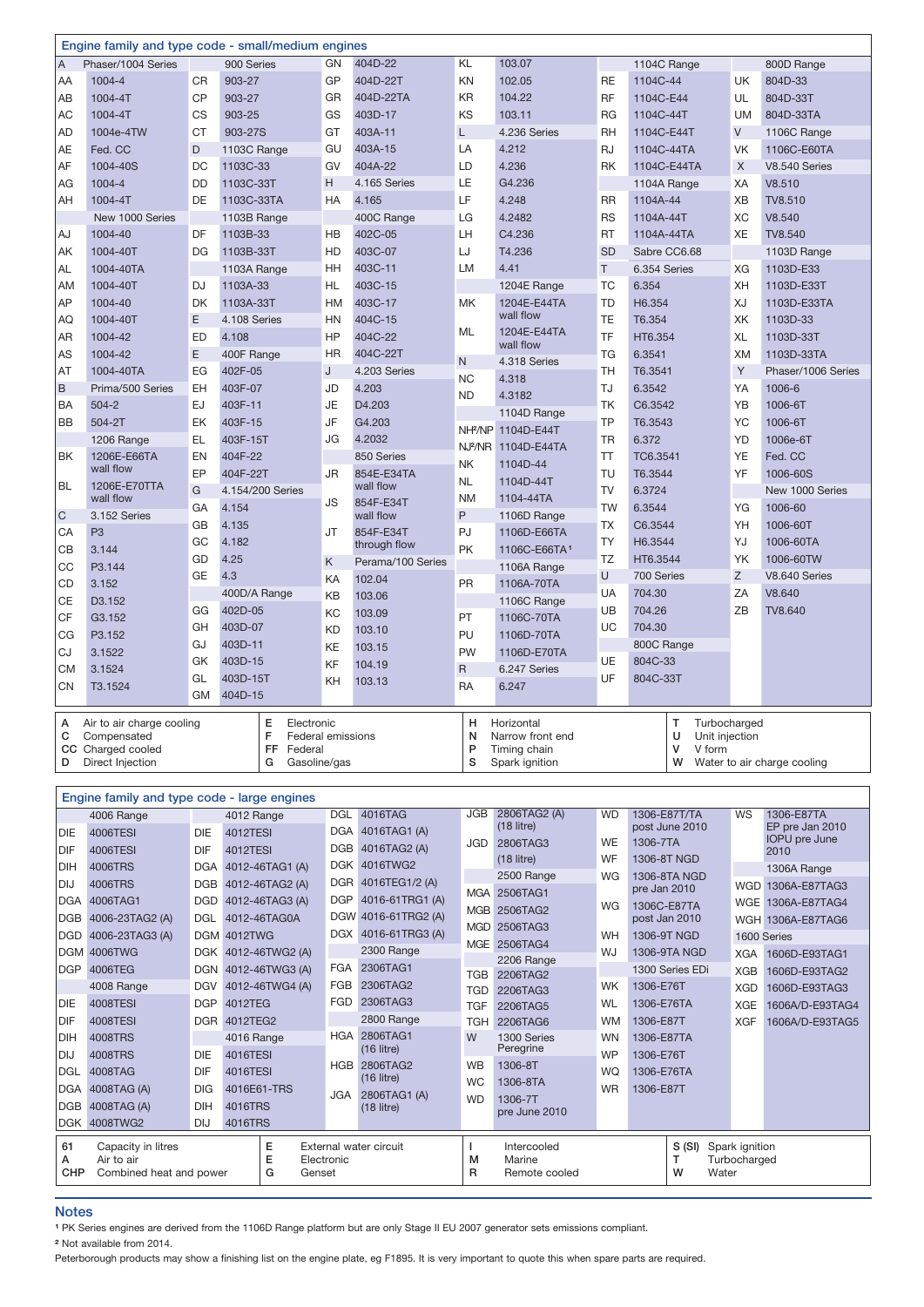## 1300 Series (Stafford)

From January 2010 ElectropaK (EP) and June 2010 Industrial Open Power Unit (IOPU) the engine numbering format for 1300 Series engine range changed to bring it into line with 2000 and 4000 Series engines.

| Engine number quide                    |                        |                                              |       |
|----------------------------------------|------------------------|----------------------------------------------|-------|
| Example:                               | W G H F 7004 N 12345 U |                                              |       |
| 1300 Series engine                     | W                      | Differentiator for customer specific options | 7004  |
| Generator set application (D for IOPU) | G                      | USA country of origin base engine            | N     |
| Rating (eg TAG6)                       | H                      | Unique serial number                         | 12345 |
| 6 cylinders                            |                        | Year of manufacture                          |       |

| Engine family and type code    |                                 |                     |                        |
|--------------------------------|---------------------------------|---------------------|------------------------|
| Build list ID pre January 2010 | Build list ID from January 2010 | <b>Product type</b> | <b>Speed</b>           |
| 1300 Series EP                 |                                 |                     |                        |
| <b>WS5360</b>                  | <b>WGDF7002</b>                 | 1306C-E87TAG3       | 1500 rpm               |
| <b>WS5361</b>                  | <b>WGEF7003</b>                 | 1306C-E87TAG4       | 1500 rpm               |
| <b>WS5358</b>                  | <b>WGFF7007</b>                 | 1306C-E87TAG5       | 1500 rpm               |
| <b>WS5362</b>                  | <b>WGHF7004</b>                 | 1306C-E87TAG6       | 1500 rpm               |
| <b>WS5359</b>                  | <b>WGDF7008</b>                 | 1306C-E87TAG3       | 1800 rpm               |
| <b>WS5357</b>                  | <b>WGEF7009</b>                 | 1306C-E87TAG4       | 1800 rpm               |
| <b>WS5363</b>                  | <b>WGDF7005</b>                 | 1306C-E87TAG3       | 1500/1800 rpm          |
| <b>WS5364</b>                  | <b>WGEF7006</b>                 | 1306C-E87TAG4       | 1500/1800 rpm          |
| Build list ID pre June 2010    | Build list ID from June 2010    | <b>Product type</b> | Gross rating kWm @ rpm |
|                                |                                 |                     |                        |
| 1300 Series IOPU               |                                 |                     |                        |
| <b>WR4424</b>                  | <b>WDMF7100</b>                 | 1306-E87T           | 153.0 @ 2200           |
| WP4423                         | <b>WDNF7101</b>                 | 1306-E76T           | 156.5 @ 2400           |
| <b>WR4425</b>                  | <b>WDPF7102</b>                 | 1306-E87T           | 168.0 @ 2200           |
| <b>WS4426</b>                  | <b>WDQF7103</b>                 | 1306-E87TA          | 186.5 @ 2000           |
| <b>WS4427</b>                  | <b>WDRF7104</b>                 | 1306-E87TA          | 186.5 @ 2200           |
| <b>WS4580</b>                  | <b>WDSF7105</b>                 | 1306-E87TA          | 197.5 @ 2100           |
| <b>WS4428</b>                  | <b>WDTF7106</b>                 | 1306-E87TA          | 197.5 @ 2100           |
| <b>WS5093</b>                  | <b>WDUF7107</b>                 | 1306-E87TA          | 197.5 @ 2200           |
| <b>WS5095</b>                  | <b>WDVF7108</b>                 | 1306-E87TA          | 197.5 @ 2200           |
| <b>WS5405</b>                  | <b>WDWF7109</b>                 | 1306-E87TA          | 223.5 @ 2200           |
| <b>WS5404</b>                  | <b>WDXF7110</b>                 | 1306-E87TA          | 246.0 @ 2000           |

| Engine family and type code |                     |  |  |  |  |
|-----------------------------|---------------------|--|--|--|--|
| <b>Build list ID</b>        | <b>Product type</b> |  |  |  |  |
| 1306A Range                 |                     |  |  |  |  |
| <b>WGDF</b>                 | 1306A-E87TAG3       |  |  |  |  |
| <b>WGEF</b>                 | 1306A-E87TAG4       |  |  |  |  |
| <b>WGHF</b>                 | 1306A-E87TAG6       |  |  |  |  |

## 1600 Series (Stafford)

| Engine number guide       |   |                                              |       |  |  |
|---------------------------|---|----------------------------------------------|-------|--|--|
| Example:                  |   | X G D F 7147 N 12345 W                       |       |  |  |
| 1600 Series engine        | X | Differentiator for customer specific options | 7147  |  |  |
| Generator set application | G | USA country of origin base engine            | N     |  |  |
| Rating (eg TAG3)          | D | Unique serial number                         | 12345 |  |  |
| 6 cylinders               |   | Year of manufacture                          | W     |  |  |

| Engine family and type code |                     |  |  |  |
|-----------------------------|---------------------|--|--|--|
| <b>Build list ID</b>        | <b>Product type</b> |  |  |  |
| 1600 Series EP              |                     |  |  |  |
| <b>XGAF</b>                 | 1606D-E93TAG1       |  |  |  |
| <b>XGBF</b>                 | 1606D-E93TAG2       |  |  |  |
| <b>XGDF</b>                 | 1606D-E93TAG3       |  |  |  |
| <b>XGEF</b>                 | 1606A/D-E93TAG4     |  |  |  |
| <b>XGFF</b>                 | 1606A/D-E93TAG5     |  |  |  |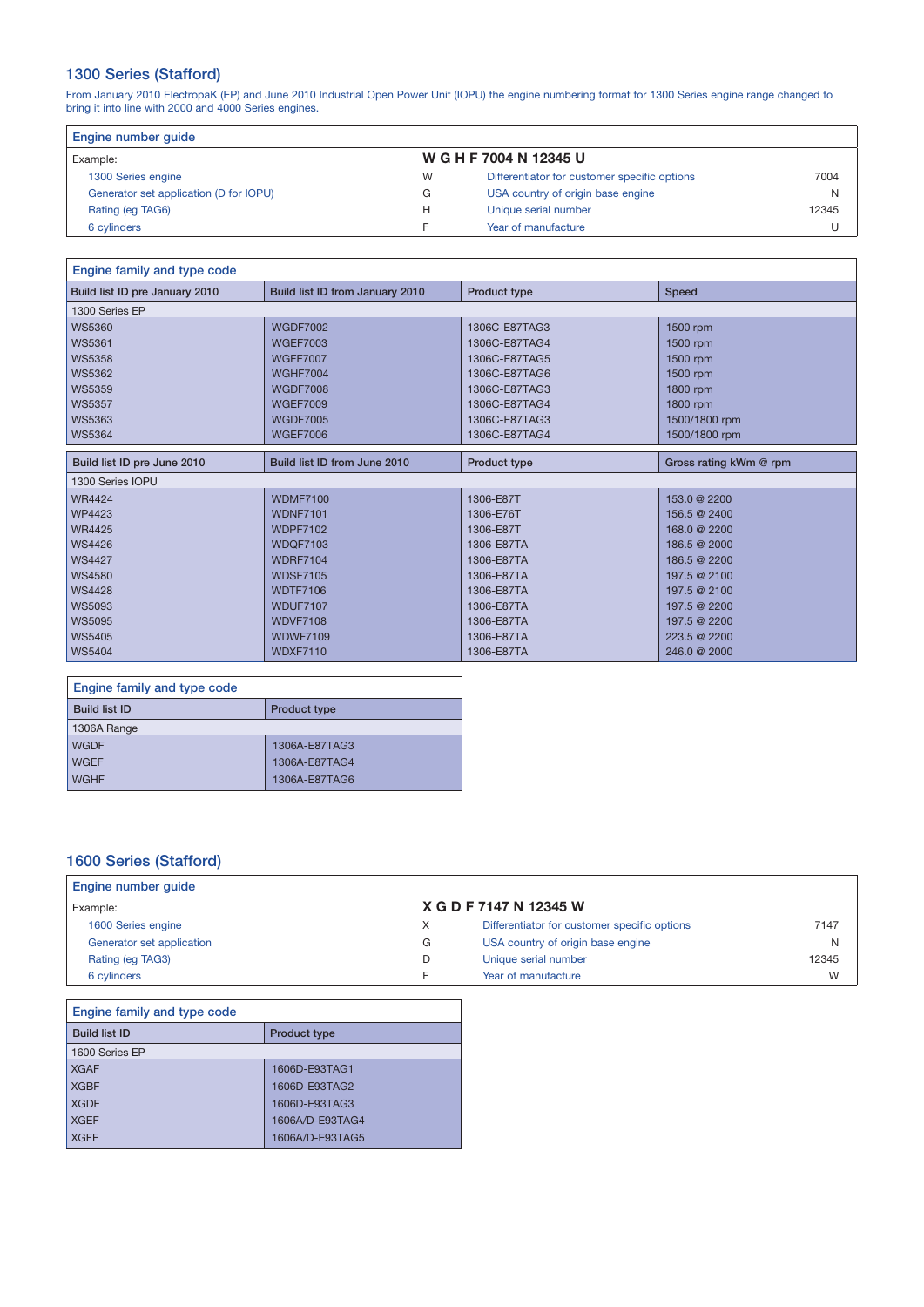From the 1 January 2008 the engine numbering format for large engines changed. The two numbers used previously to determine the number of cylinders per engine, have been replaced by one letter. The following letters will define the number of cylinders:

- 6 cylinder engine F will replace 06 12 cylinder engine M will replace 12
- 8 cylinder engine H will replace 08 · · · · · · · · 16 cylinder engine B will replace 16
	-
- -

# 2000 Series Electronic (Stafford)

| Engine number quide       |                              |                             |      |
|---------------------------|------------------------------|-----------------------------|------|
| Example:                  | <b>T G A F 0019 U 0178 P</b> |                             |      |
| 2000 Series engine        |                              | Engine specification number | 0019 |
| Generator set application | G                            | Country of manufacture      |      |
| Rating (eg TAG1)          | A                            | <b>Build line number</b>    | 0178 |
| 6 cylinders               | ⊢                            | Year of manufacture         | Þ    |

| Engine family and type code       |                                           |                     | Engine family and type code       |                                           |                         |
|-----------------------------------|-------------------------------------------|---------------------|-----------------------------------|-------------------------------------------|-------------------------|
| Build list ID pre<br>January 2009 | <b>Build list ID from</b><br>January 2009 | Product type        | Build list ID pre<br>January 2008 | <b>Build list ID from</b><br>January 2008 | Product type            |
| 2206 range                        |                                           |                     | 2500 range                        |                                           |                         |
| N/A                               | <b>TGBF</b>                               | 2206TAG2 (13 litre) | MGA06                             | <b>MGAF</b>                               | 2506TAG1 (15 litre)     |
| N/A                               | <b>TGDF</b>                               | 2206TAG3 (13 litre) | MGB06                             | <b>MGBF</b>                               | 2506TAG2 (15 litre)     |
| N/A                               | <b>TGFF</b>                               | 2206TAG4 (13 litre) | MGD06                             | <b>MGDF</b>                               | 2506TAG3 (15 litre)     |
| N/A                               | <b>TGHF</b>                               | 2206TAG5 (13 litre) | MGE06                             | <b>IMGEF</b>                              | 2506TAG4 (15 litre)     |
| Build list ID pre                 | <b>Build list ID from</b>                 | <b>Product type</b> | 2800 range                        |                                           |                         |
| January 2008                      | January 2008                              |                     | HGA06                             | N/A                                       | 2806TAG1 (16 litre)     |
| 2300 range                        |                                           |                     | HGB06                             | N/A                                       | 2806TAG2 (16 litre)     |
| FGA06                             | <b>FGAF</b>                               | 2306TAG1 (14 litre) | JGA06                             | <b>JGAF</b>                               | 2806TAG1 (A) (18 litre) |
| FGB06                             | <b>FGBF</b>                               | 2306TAG2 (14 litre) | JGB06                             | <b>JGBF</b>                               | 2806TAG2 (18 litre)     |
| FGD06                             | <b>FGDF</b>                               | 2306TAG3 (14 litre) | JGD06                             | <b>JGDF</b>                               | 2806TAG3 (18 litre)     |

## 4000 Series (Stafford)

| Engine number quide       |                            |                                                    |      |
|---------------------------|----------------------------|----------------------------------------------------|------|
| Example:                  | <b>DGB F 0081 U 0017 B</b> |                                                    |      |
| 4000 Series engine        | D                          | Fixed build number (0000 means configured product) | 0081 |
| Generator set application | G                          | Country of manufacture                             | U    |
| Rating (eg TAG2)          | в                          | <b>Build line number</b>                           | 0017 |
| 6 cylinders               |                            | Year of manufacture                                | B    |

| Engine family and type code - Diesel                                                                                                                                                                    |                                                                                                                                                                      |                                                                                                                                                                                                   |  |  |  |  |
|---------------------------------------------------------------------------------------------------------------------------------------------------------------------------------------------------------|----------------------------------------------------------------------------------------------------------------------------------------------------------------------|---------------------------------------------------------------------------------------------------------------------------------------------------------------------------------------------------|--|--|--|--|
| Build list ID pre<br>January 2008                                                                                                                                                                       | <b>Build list ID from</b><br>January 2008                                                                                                                            | <b>Product type</b>                                                                                                                                                                               |  |  |  |  |
| 4006 range                                                                                                                                                                                              |                                                                                                                                                                      |                                                                                                                                                                                                   |  |  |  |  |
| DGA06<br>DGB06<br>DGD <sub>06</sub><br>DGM06<br>DGP06                                                                                                                                                   | N/A<br><b>DGBF</b><br><b>DGDF</b><br>N/A<br>N/A                                                                                                                      | 4006TAG1<br>4006 / 4006-23TAG2 (A)<br>4006 / 4006-23TAG3 (A)<br>4006TWG<br>4006TEG                                                                                                                |  |  |  |  |
| 4008 range                                                                                                                                                                                              |                                                                                                                                                                      |                                                                                                                                                                                                   |  |  |  |  |
| DGL08<br>DGA08<br>DGB08<br>DGK08                                                                                                                                                                        | <b>DGLH</b><br><b>DGAH</b><br><b>DGBH</b><br>N/A                                                                                                                     | 4008TAG<br>4008TAG1 (A)<br>4008TAG2 (A)<br>4008TWG2                                                                                                                                               |  |  |  |  |
| 4012 range                                                                                                                                                                                              |                                                                                                                                                                      |                                                                                                                                                                                                   |  |  |  |  |
| DGL <sub>12</sub><br>DGA <sub>12</sub><br>DGB <sub>12</sub><br>DGD <sub>12</sub><br>N/A<br>DGM <sub>12</sub><br>DGK <sub>12</sub><br>DGN <sub>12</sub><br>N/A<br>DGP <sub>12</sub><br>DGR <sub>12</sub> | N/A<br><b>DGAM</b><br><b>DGBM</b><br><b>DGDM</b><br><b>DGLM</b><br>N/A<br><b>DGKM</b><br><b>DGNM</b><br><b>DGVM</b><br>N/A<br>N/A                                    | 4012TAG<br>4012 / 4012-46TAG1 (A)<br>4012 / 4012-46TAG2 (A)<br>4012-46TAG3 (A)<br>4012-46TAG0A<br>4012 TWG<br>4012 / 4012-46TWG2 (A)<br>4012-46TWG3 (A)<br>4012-46TWG4 (A)<br>4012TEG<br>4012TEG2 |  |  |  |  |
| 4016 range                                                                                                                                                                                              |                                                                                                                                                                      |                                                                                                                                                                                                   |  |  |  |  |
| DGL <sub>16</sub><br>DGA <sub>16</sub><br>DGB <sub>16</sub><br>DGK16<br>DGR <sub>16</sub><br>N/A<br>N/A<br>N/A                                                                                          | <b>DGLR</b><br><b>DGAR</b><br><b>DGBR</b><br><b>DGKR</b><br><b>DGRR</b><br>DGPR (Introduced July 2010)<br>DGWR (Introduced July 2010)<br>DGXR (Introduced July 2010) | 4016TAG<br>4016TAG1 (A)<br>4016TAG2 (A)<br>4016TWG2<br>4016TEG1/2 (A)<br>4016-61TRG1 (A)<br>4016-61TRG2 (A)<br>4016-61TRG3 (A)                                                                    |  |  |  |  |

| Engine family and type code - Gas                               |                                                                                                                       |                                                           |  |  |  |  |
|-----------------------------------------------------------------|-----------------------------------------------------------------------------------------------------------------------|-----------------------------------------------------------|--|--|--|--|
| Build list ID pre<br>January 2008                               | <b>Build list ID from</b><br>January 2008                                                                             | Product type                                              |  |  |  |  |
| 4006 range                                                      |                                                                                                                       |                                                           |  |  |  |  |
| DIE06<br>DIF <sub>06</sub><br>DIH <sub>06</sub><br><b>DIJ06</b> | <b>DIEF</b><br><b>DIFF</b><br><b>DIHF</b><br><b>DIJF</b>                                                              | 4006TESI<br>4006TESI<br>4006TRS<br>4006TRS                |  |  |  |  |
| 4008 range                                                      |                                                                                                                       |                                                           |  |  |  |  |
| DIE08<br>DIF08<br>DIH <sub>08</sub><br><b>DIJ08</b>             | <b>DIEH</b><br><b>DIFH</b><br><b>DIHH</b><br><b>DIJH</b>                                                              | 4008TESI<br>4008TESI<br>4008TRS<br>4008TRS                |  |  |  |  |
| 4012 range                                                      |                                                                                                                       |                                                           |  |  |  |  |
| DIE <sub>12</sub><br>DIF <sub>12</sub>                          | <b>DIEM</b><br><b>DIFM</b>                                                                                            | <b>4012TESI</b><br><b>4012TESI</b>                        |  |  |  |  |
| 4016 range                                                      |                                                                                                                       |                                                           |  |  |  |  |
| <b>DIE16</b><br>DIF <sub>16</sub><br><b>DIG16</b><br>N/A<br>N/A | <b>DIER</b><br><b>DIFR</b><br><b>DIGR</b><br>DIHR (Build List ID from Jan 2009)<br>DIJR (Build List ID from Jan 2009) | 4016TESI<br>4016TESI<br>4016E61-TRS<br>4016TRS<br>4016TRS |  |  |  |  |

**Note** 

A letter 'A' after the engine type equals the first evolution of that product, eg TAG1A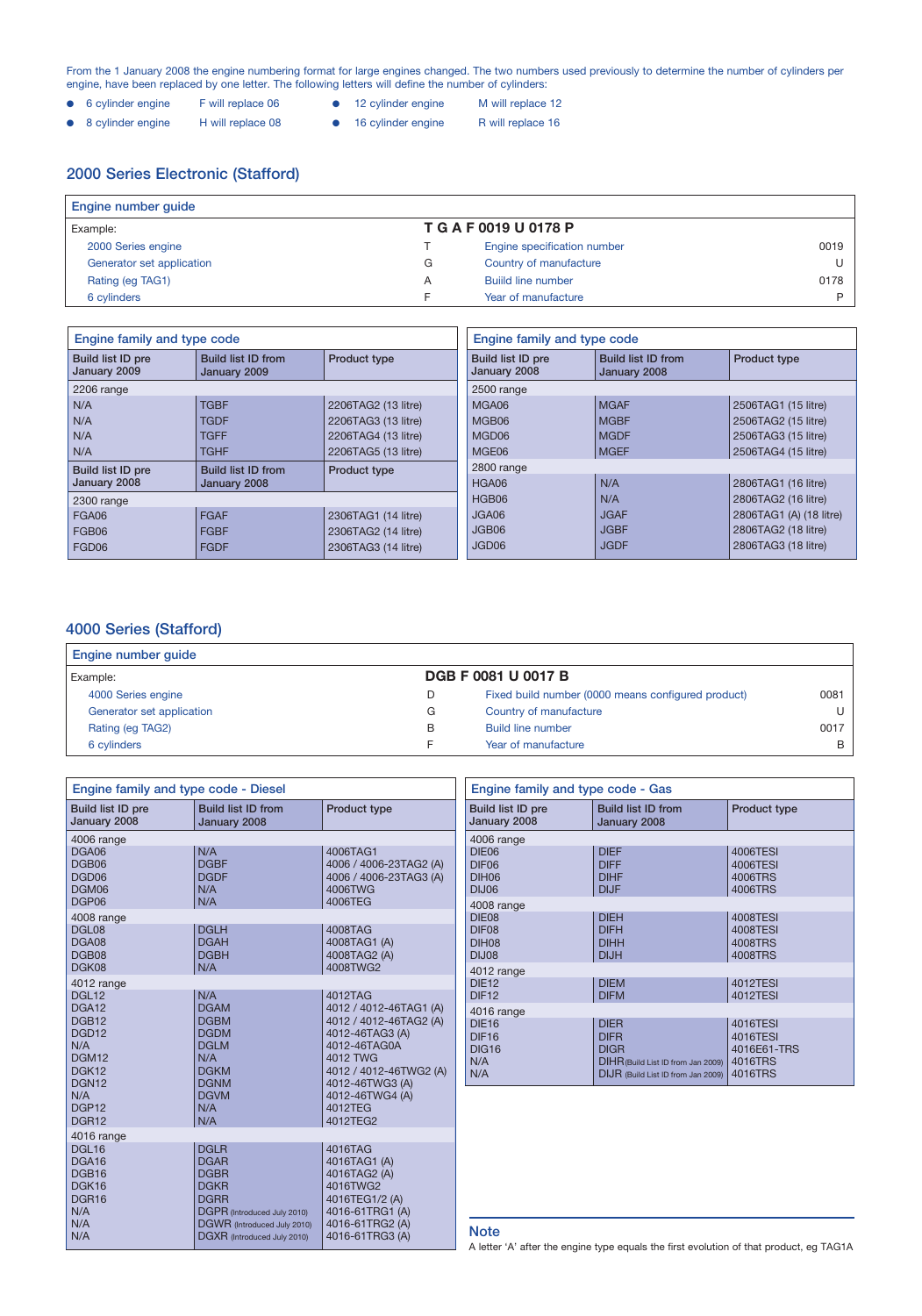## 2000/3000 Series Mechanical (Shrewsbury)

## Engine number guide

| Example:                    | SG A 06 0010 U 0001 Y                     |                          |      |  |
|-----------------------------|-------------------------------------------|--------------------------|------|--|
| Engine application          | SG                                        | Country of manufacture   |      |  |
| Engine family and type code | A                                         | <b>Build line number</b> | 0001 |  |
| Number of cylinders         | $06 = 2000$ Series, $08/12 = 3000$ Series | Year of manufacture      |      |  |
| Engine specification number | 0010                                      |                          |      |  |
|                             |                                           |                          |      |  |

# Engine family and type code

|                        | Family: SI Gas           |                      | Family: SG Generator set (cont/d) |                   |
|------------------------|--------------------------|----------------------|-----------------------------------|-------------------|
| 300TX                  | <b>SIA</b>               | SI                   | <b>SGE</b>                        | TAG4              |
| 320MX                  | <b>SIB</b>               | SI Gas Unit          | <b>SGF</b>                        | <b>TG</b>         |
| 335TX                  | <b>SIC</b>               | <b>TSI CHP</b>       | <b>SGG</b>                        | TG1A              |
| 350E                   | <b>SID</b>               | <b>TSI Gas Unit</b>  | <b>SGH</b>                        | TG <sub>2</sub> A |
| 375TX                  | <b>SIE</b>               | <b>TWSI CHP</b>      | <b>SFJ</b>                        | <b>TTAG</b>       |
| 340TX2                 | <b>SIF</b>               | <b>TWSI Gas Unit</b> | <b>SGK</b>                        | TWG <sub>2</sub>  |
| 380TX2                 | Family: SM Marine        |                      | <b>SGL</b>                        | <b>TAG</b>        |
| 410TX2                 | <b>SMA</b>               | M600T1               | <b>SGM</b>                        | TAG5              |
|                        | <b>SMB</b><br>M700T1     |                      | Family: SH Horizontal             |                   |
| <b>TX</b>              | <b>SMC</b>               | M800T1               | <b>SHA</b>                        | <b>TWH</b>        |
| 2000 Series            | Family: SF Forklift      |                      | Family: SP Plant                  |                   |
| 3008 Series            | <b>SFA</b>               | T1                   | <b>SPA</b>                        |                   |
| 3012 Series            | <b>SFB</b>               | T <sub>2</sub>       | <b>SPB</b>                        | T1                |
| Family: SL Long Engine |                          | <b>TA</b>            | <b>SPC</b>                        | T <sub>2</sub>    |
| TX / Euro 2            | <b>SFD</b>               | <b>TW</b>            | <b>SPD</b>                        | <b>TA</b>         |
| 2000 Series            | Family: SG Generator set |                      | <b>SPE</b>                        | <b>TAP</b>        |
| 3008 Series            | <b>SGA</b>               | TAG1A                | <b>SPJ</b>                        | <b>TP</b>         |
| 3012 Series            | <b>SGB</b>               | TAG <sub>2</sub>     | <b>SPK</b>                        | <b>TTA</b>        |
| 3008 Marine            | <b>SGC</b>               | TAG2A                | <b>SPL</b>                        | <b>TTAP</b>       |
| 3008 / 3012SI          | <b>SGD</b>               | TAG3A                | <b>SPM</b>                        | <b>TW</b>         |
|                        | <b>SGE</b>               | TAG4                 | <b>SPP</b>                        | TW1               |
|                        |                          | <b>SFC</b>           |                                   |                   |

# Shrewsbury Product (produced pre 1994)

| Engine number guide               |                      |                          |                 |
|-----------------------------------|----------------------|--------------------------|-----------------|
| Example:                          |                      | 8C 27655 U 88900 W       |                 |
| Engine family and type code       | 8C                   | <b>Build line number</b> | 88900           |
| Engine specification number       | 27655                | Year of manufacture      | W               |
| Country of manufacture            | U                    |                          |                 |
|                                   |                      |                          |                 |
| Engine family and type code       |                      | <b>Engine type</b>       | <b>Position</b> |
| 8BT, 8CTA, 8DTW                   | Eagle                | Eagle/2000 Series        | $\mathsf{R}$    |
| 8CTA                              | Eagle TX             | 3008 Series              |                 |
| 8BT, 8CTA/TTA, 8DTW, 8ESI, 8GTW-H | 2000 Series          | 3012 Series              | S               |
| 4AT, 4BTA, 4ESI                   | 3008/CV8             | 2300/2500/2800 Series    | W               |
| 4CTi                              | <b>Condor Marine</b> | 4006/4008 Series         | $\cup$          |
| 6ATA, 6CTW, 6DT, 6ESI             | 3012/CV12            | 4012/4016 Series         | V or X          |
| $R^2$                             |                      | mm                       |                 |









(Left side view)

(Right side view)